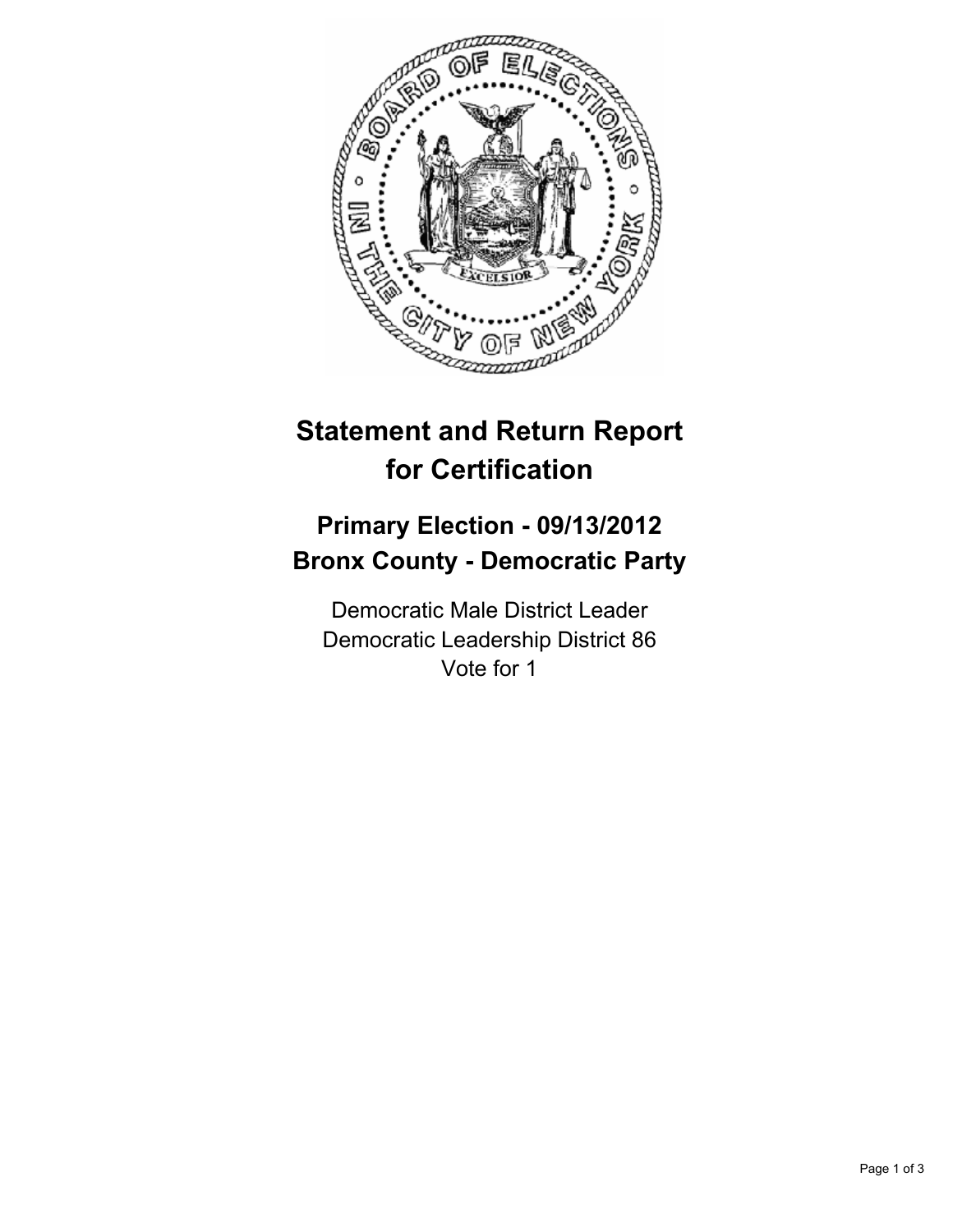

## **Assembly District 86**

| <b>PUBLIC COUNTER</b>                                    | 3,140    |
|----------------------------------------------------------|----------|
| <b>EMERGENCY</b>                                         | 0        |
| ABSENTEE/MILITARY                                        | 65       |
| <b>FEDERAL</b>                                           | $\Omega$ |
| <b>SPECIAL PRESIDENTIAL</b>                              | 0        |
| <b>AFFIDAVIT</b>                                         | 125      |
| <b>Total Ballots</b>                                     | 3,330    |
| Less - Inapplicable Federal/Special Presidential Ballots | 0        |
| <b>Total Applicable Ballots</b>                          | 3,330    |
| <b>STEVE SANTANA</b>                                     | 1,556    |
| CARLOS ENRIQUE OLIVERAS                                  | 895      |
| BENNY CATALA (WRITE-IN)                                  | 2        |
| HAILE RIVERA (WRITE-IN)                                  | 1        |
| HARLE RIVERA (WRITE-IN)                                  | 1        |
| MANUEL TAVEREZ (WRITE-IN)                                | 1        |
| UNATTRIBUTABLE WRITE-IN (WRITE-IN)                       | 1        |
| VENACIO CATALA (WRITE-IN)                                | 1        |
| <b>Total Votes</b>                                       | 2,458    |
| Unrecorded                                               | 872      |